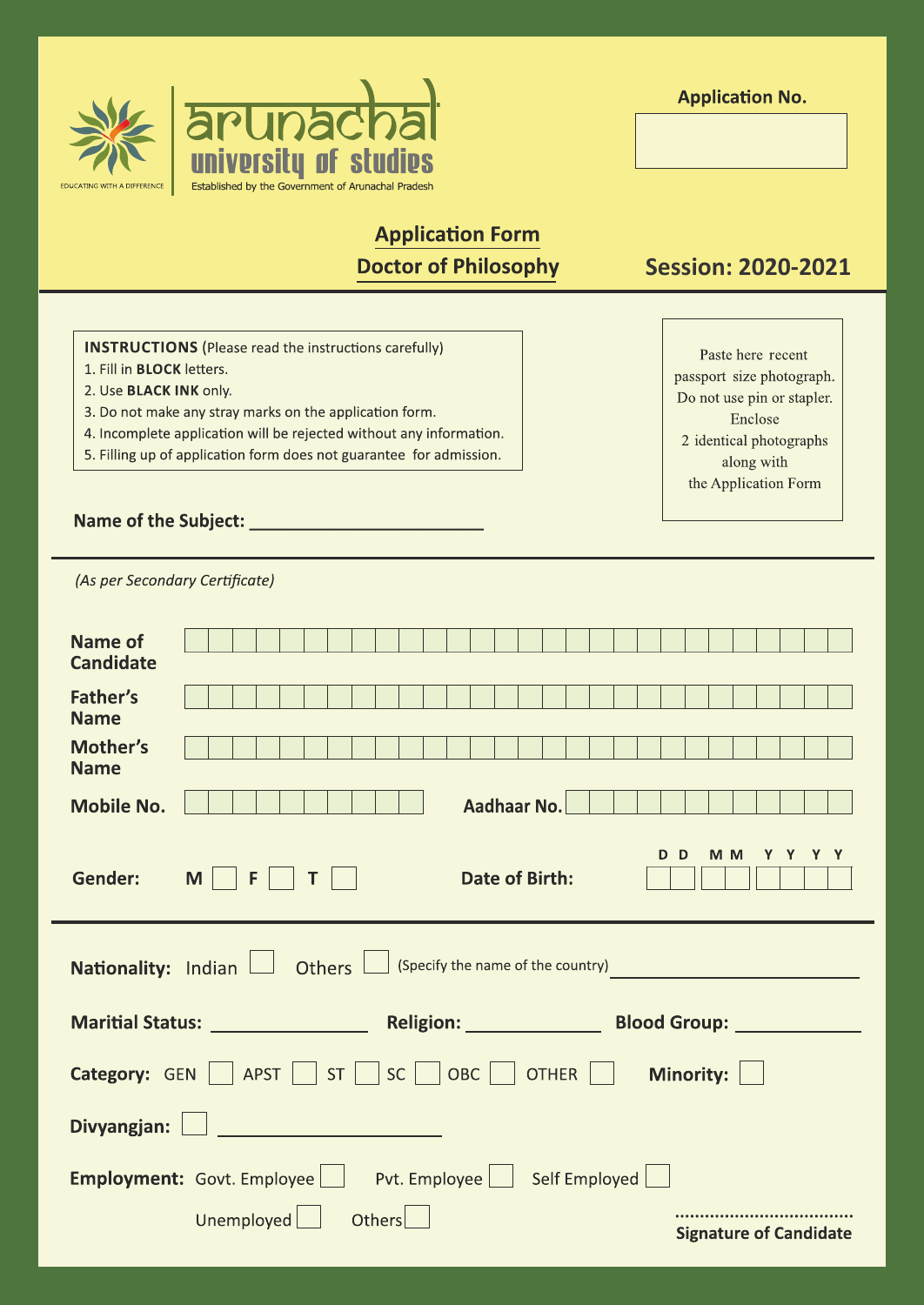|                                                                            | Mailing Address: Manual Mailing Address: Manual Manual Manual Manual Manual Manual Manual Manual Manual Manual |  |  |  |
|----------------------------------------------------------------------------|----------------------------------------------------------------------------------------------------------------|--|--|--|
|                                                                            |                                                                                                                |  |  |  |
|                                                                            |                                                                                                                |  |  |  |
|                                                                            | STD Code______________Telephone No. _______________________  STD Code_____________ Telephone No. _____________ |  |  |  |
| Mobile No. _______________________                                         | Mobile No. __________________________                                                                          |  |  |  |
|                                                                            |                                                                                                                |  |  |  |
| Any change in address should be immediately communicated to the University |                                                                                                                |  |  |  |
| Have you ever been debarred by any University/Board ? Yes<br>No            |                                                                                                                |  |  |  |

*If yes, then attach the details of the same.* 

| Details of Academic Record (Mention most recent first; Attach separate sheet, if required.) |                                      |                                                       |                                     |                           |                           |                            |
|---------------------------------------------------------------------------------------------|--------------------------------------|-------------------------------------------------------|-------------------------------------|---------------------------|---------------------------|----------------------------|
| Sr.<br>No.                                                                                  | <b>Name of</b><br><b>Examination</b> | <b>Name of</b><br>School/College/<br><b>Institute</b> | Name of Board/<br><b>University</b> | Subject/<br><b>Branch</b> | Year of<br><b>Passing</b> | Percentage/<br><b>CGPA</b> |
|                                                                                             |                                      |                                                       |                                     |                           |                           |                            |
|                                                                                             |                                      |                                                       |                                     |                           |                           |                            |
|                                                                                             |                                      |                                                       |                                     |                           |                           |                            |
|                                                                                             |                                      |                                                       |                                     |                           |                           |                            |
|                                                                                             |                                      |                                                       |                                     |                           |                           |                            |

| <b>Details of Employment</b> (Mention most recent first) |             |    |                    |                                             |  |
|----------------------------------------------------------|-------------|----|--------------------|---------------------------------------------|--|
| <b>Organization</b>                                      | <b>From</b> | To | <b>Designation</b> | <b>Nature of</b><br><b>Responsibilities</b> |  |
|                                                          |             |    |                    |                                             |  |
|                                                          |             |    |                    |                                             |  |
|                                                          |             |    |                    |                                             |  |
|                                                          |             |    |                    |                                             |  |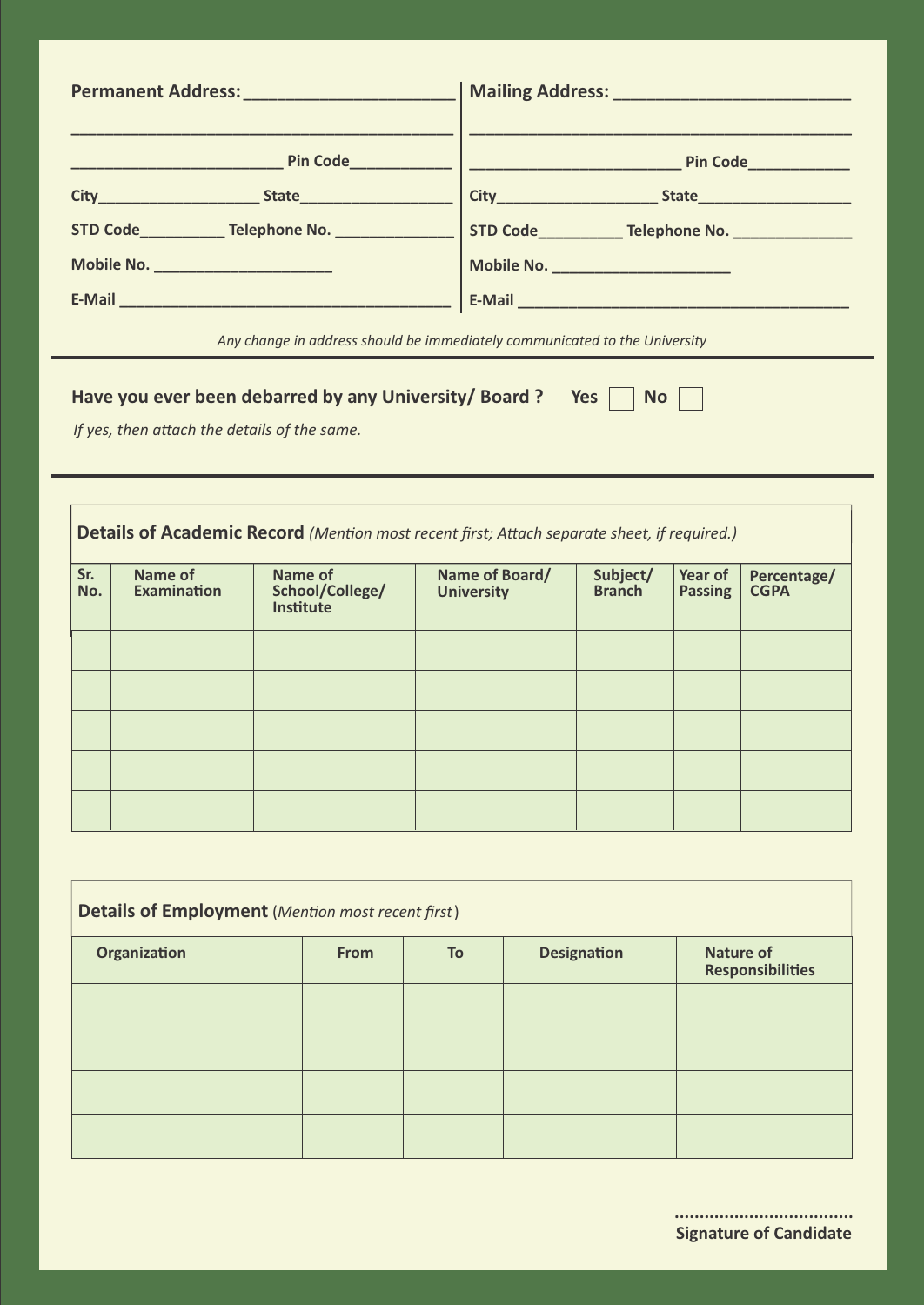**Major Area of Ph.D. Research:** 

How your past specialization Area/ Qualification/ Experience is relevant to the proposed field of **your research? (Please type a paragraph (up to 100 words) and Attach separate sheet)** 

**Whether you have cleared NET conducted by UGC/ CSIR/ ICAR or SLET/ GATE/ GPAT/ JRF/ SRF or any equivalent examinations? If yes** 

| Name of<br><b>Examination</b> | <b>Roll Number</b> | <b>Subject</b> | Score/<br><b>Percentile</b> | Year & Month | <b>Validity Period</b><br>(if applicable) |
|-------------------------------|--------------------|----------------|-----------------------------|--------------|-------------------------------------------|
|                               |                    |                |                             |              |                                           |
|                               |                    |                |                             |              |                                           |

## **Details of Application Fee:**

Either NEFT or Demand draft of Rs. 2100/- for General/ OBC and Rs. 1100/- for APST/ ST/ SC/ PH candidates drawn from State Bank of India or ICICI Bank in favour of Arunachal University of Studies, Payable at Namsai, Arunachal Pradesh.

**Late Fee:** Rs. 1000/-

| <b>Demand Draft/</b><br><b>NEFT Number</b> | <b>Name of Bank</b> | <b>Date</b> | <b>Issuing Branch</b> |
|--------------------------------------------|---------------------|-------------|-----------------------|
|                                            |                     |             |                       |

\_\_\_\_\_\_\_\_\_\_\_\_\_\_\_\_\_\_\_\_\_\_\_\_\_\_\_\_\_\_\_\_\_\_\_\_\_\_\_\_\_\_\_\_\_\_\_\_\_\_\_\_\_\_\_\_\_\_\_\_\_\_\_\_\_\_\_\_\_\_\_\_\_\_\_\_\_\_\_\_\_\_\_\_\_\_\_\_\_\_\_\_\_\_\_\_\_\_\_\_\_

\_\_\_\_\_\_\_\_\_\_\_\_\_\_\_\_\_\_\_\_\_\_\_\_\_\_\_\_\_\_\_\_\_\_\_\_\_\_\_\_\_\_\_\_\_\_\_\_\_\_\_\_\_\_\_\_\_\_\_\_\_\_\_\_\_\_\_\_\_\_\_\_\_\_\_\_\_\_\_\_\_\_\_\_\_\_\_\_\_\_\_\_\_\_\_\_\_\_\_\_\_

\_\_\_\_\_\_\_\_\_\_\_\_\_\_\_\_\_\_\_\_\_\_\_\_\_\_\_\_\_\_\_\_\_\_\_\_\_\_\_\_\_\_\_\_\_\_\_\_\_\_\_\_\_\_\_\_\_\_\_\_\_\_\_\_\_\_\_\_\_\_\_\_\_\_\_\_\_\_\_\_\_\_\_\_\_\_\_\_\_\_\_\_\_\_\_\_\_\_\_\_\_

\_\_\_\_\_\_\_\_\_\_\_\_\_\_\_\_\_\_\_\_\_\_\_\_\_\_\_\_\_\_\_\_\_\_\_\_\_\_\_\_\_\_\_\_\_\_\_\_\_\_\_\_\_\_\_\_\_\_\_\_\_\_\_\_\_\_\_\_\_\_\_\_\_\_\_\_\_\_\_\_\_\_\_\_\_\_\_\_\_\_\_\_\_\_\_\_\_\_\_\_\_

\_\_\_\_\_\_\_\_\_\_\_\_\_\_\_\_\_\_\_\_\_\_\_\_\_\_\_\_\_\_\_\_\_\_\_\_\_\_\_\_\_\_\_\_\_\_\_\_\_\_\_\_\_\_\_\_\_\_\_\_\_\_\_\_\_\_\_\_\_\_\_\_\_\_\_\_\_\_\_\_\_\_\_\_\_\_\_\_\_\_\_\_\_\_\_\_\_\_\_\_\_

\_\_\_\_\_\_\_\_\_\_\_\_\_\_\_\_\_\_\_\_\_\_\_\_\_\_\_\_\_\_\_\_\_\_\_\_\_\_\_\_\_\_\_\_\_\_\_\_\_\_\_\_\_\_\_\_\_\_\_\_\_\_\_\_\_\_\_\_\_\_\_\_\_\_\_\_\_\_\_\_\_\_\_\_\_\_\_\_\_\_\_\_\_\_\_\_\_\_\_\_\_

## **Other Information** (Attach separate sheets if required)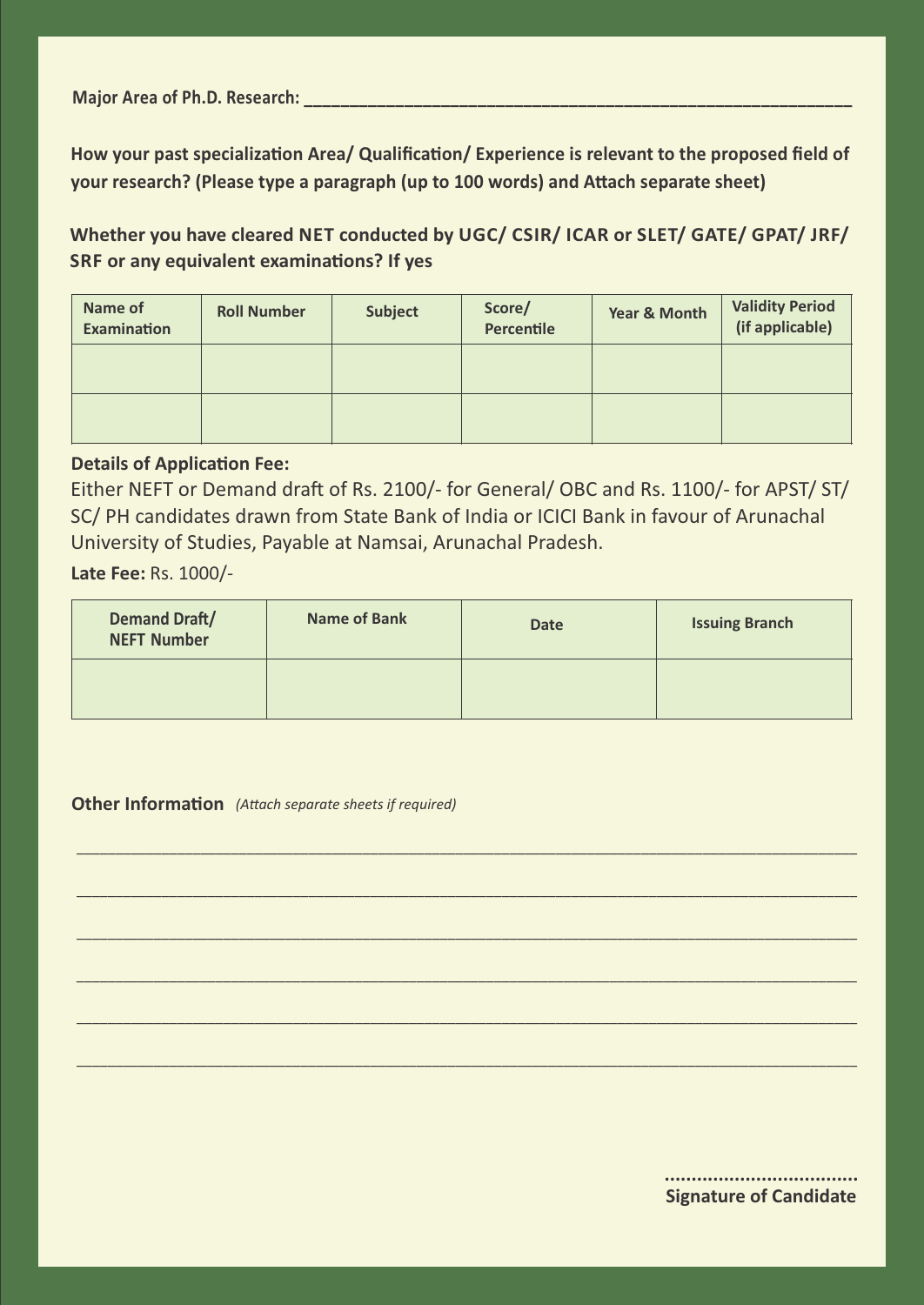## **DECLARATION BY THE APPLICANT**

I hereby declare that I have read and understood the conditions of eligibility for the academic programme for which I seek the admission. I fullfill the minimum eligibility criteria and I have provided the necessary information. I also declare that the information submitted above is true and to the best of my knowledge. I am aware that the admission in this programme will be as per the University procedures and the decision taken by the University will be final and I will abide to the same. If any information submitted by me is found to be incorrect or misleading then my candidature is liable for cancellation by the University at any point of me even after the award of degree and I shall not be entitled for refund of any fee paid by me to the University. Dispute(s), if any, shall be subjected to the Courts of Namsai, Arunachal Pradesh Jurisdiction only.

#### **Date: ………...........**

 **................................... Signature of Candidate**

### **Checklist:**

- I. Application Fee.
- II. Self Attested Copy of Academic Certifications from Secondary School (10th) onward.
- III. Caste Certificate (If Applicable).
- IV. Self Attested Copy of Aadhaar Card (Both Sides).
- Note: The duly filled application form should reach by speed post latest at following address- The Registrar, Arunachal University of Studies, NH - 52, Knowledge City, District- Namsai, Arunachal Pradesh, India, Pin Code: 792103